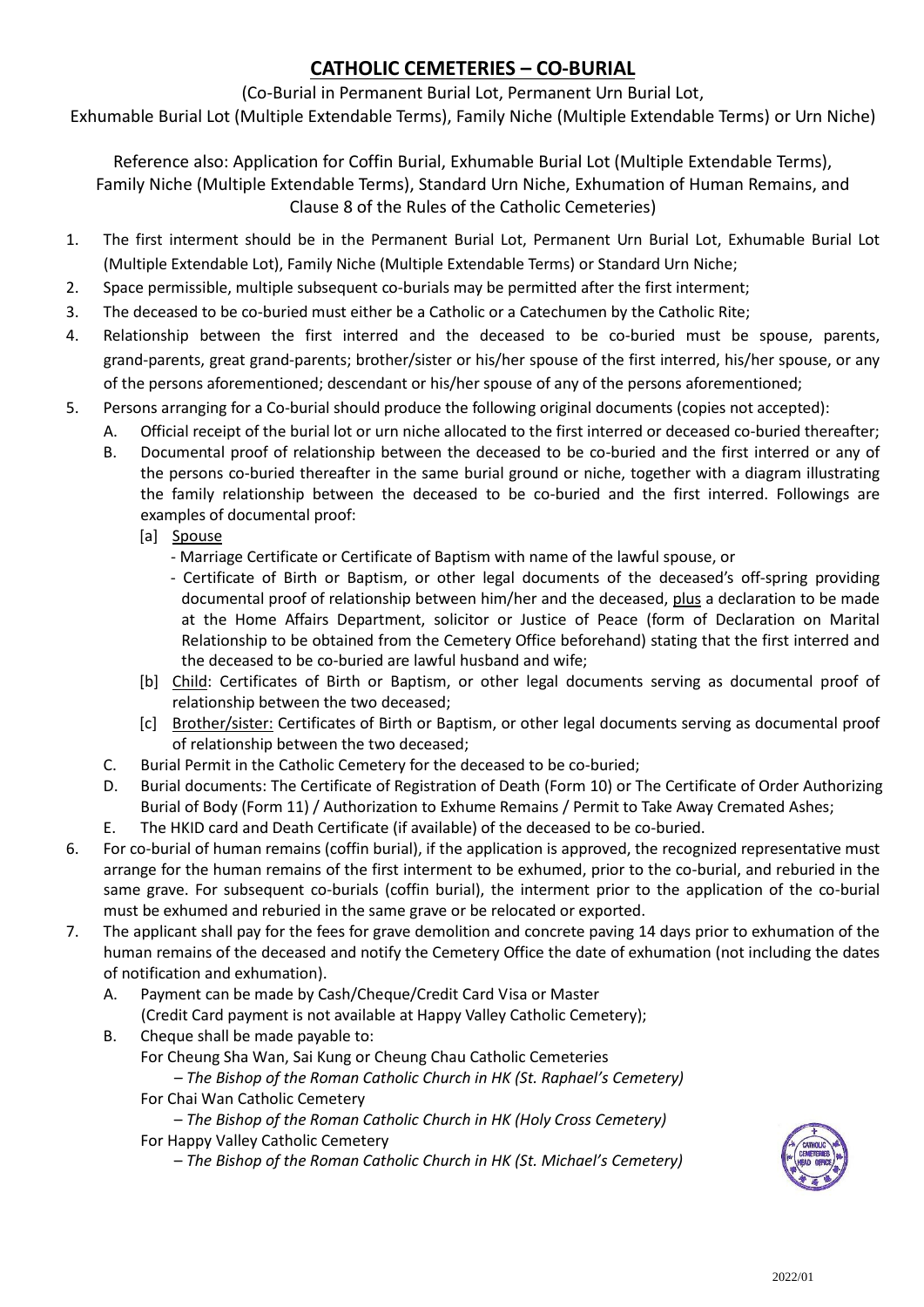### **CATHOLIC CEMETERIES – CO-BURIAL (CONT'D)**

### (Co-Burial in Permanent Burial Lot, Permanent Urn Burial Lot,

Exhumable Burial Lot (Multiple Extendable Terms), Family Niche (Multiple Extendable Terms) or Urn Niche)

#### **CO-BURIAL FEES**

#### **Permanent Burial Lot / Exhumable Burial Lot (Multiple Extendable Terms):**

| Grave            | Concrete         | Exhumation       | of ·<br>Exhumation         | Coffin            | Human<br>Exhumed | Marble box       |
|------------------|------------------|------------------|----------------------------|-------------------|------------------|------------------|
| Demolition       | Paving           |                  | human remains/   Co-Burial |                   | Remains or Ashes | (optional)       |
|                  |                  |                  | ashes                      |                   | Co-burial        |                  |
| <b>HK\$5,500</b> | <b>HK\$2,000</b> | <b>HK\$5,000</b> | <b>HK\$3,500</b>           | <b>HK\$13,040</b> | <b>HK\$6,660</b> | <b>HK\$1,200</b> |

#### **Permanent Urn burial lot:**

| Grave            | Concrete         | Exhumation       | Exhumed Human Remains | Marble box       |
|------------------|------------------|------------------|-----------------------|------------------|
| Demolition       | Paving           |                  | or Ashes Co-burial    |                  |
| <b>HK\$4,000</b> | <b>HK\$2,000</b> | <b>HK\$3,500</b> | <b>HK\$6,660</b>      | <b>HK\$1,200</b> |

#### **Family Niche (Multiple Extendable Terms) / Urn Niche:**

| Exhumed Human Remains or  | Ashes Co-burial           | Marble box | Marble urn     |
|---------------------------|---------------------------|------------|----------------|
| Ashes Co-burial           | (Standard Niche)          |            | (optional)     |
| (Family Niche)            | (including sealing slab*) |            |                |
| (including sealing slab*) |                           |            |                |
| <b>HK\$6,690</b>          | HK\$5,290                 | HK\$1,200  | <b>HK\$600</b> |

\*Fees include black paint and B/W enamel photo; additional fee applies for inscription pasted with golden foil and coloured enamel photo. Should there be adjustment of the above fees, applicant shall pay for the fees prevailing at the time of application.

**Office Hours: 09:00-16:30 Monday – Saturday (closed on Sundays and Public Holidays)**

2741 5283 St. Raphael's Catholic Cemetery, Cheung Sha Wan & Sai Kung, Cheung Chau Catholic Cemeteries 2557 4213 Holy Cross Catholic Cemetery, Chai Wan

> $\mathcal{L}$ 2572 6078 St. Michael's Catholic Cemetery, Happy Valley